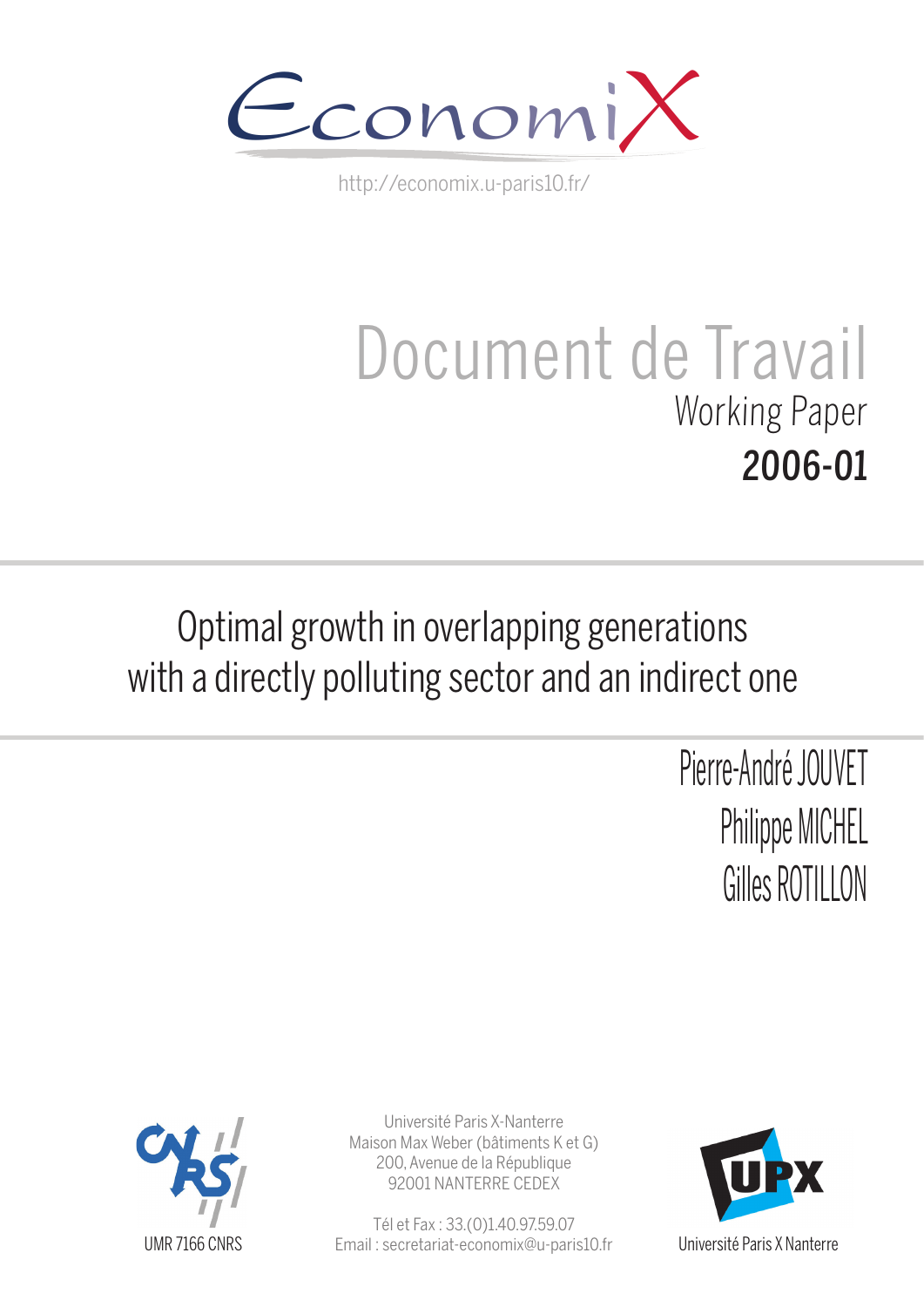## Optimal Growth in Overlapping Generations with a Directly Polluting Sector and an Indirect One.

Pierre-André Jouvet<sup>\*</sup>, Philippe Michel<sup>†</sup>, Gilles Rotillon<sup>‡</sup>

30th June 2006

<sup>∗</sup>EconomiX, Univ. Paris X-Nanterre and CORE.

<sup>†</sup>Philippe Michel passed away on July 22, 2004.

<sup>‡</sup>EconomiX, Univ. Paris X-Nanterre.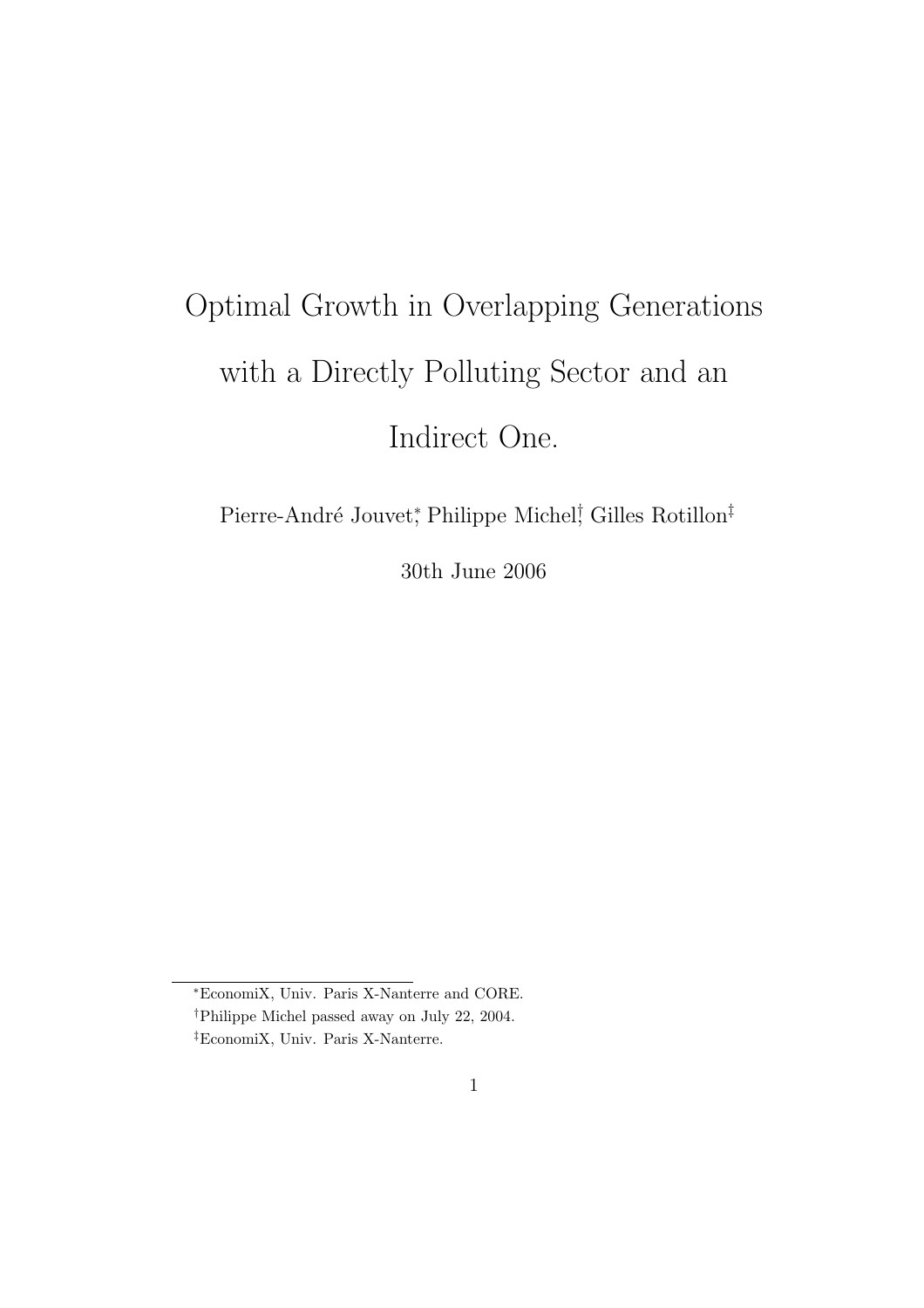#### Abstract

We study the optimal growth path and its decentralization in an overlapping generations model with two consumption goods and pollution effect. We consider two production sector i.e. one with a direct effect of pollution and the other with an indirect pollution effect by using energy. In the presence of externalities, decentralization of an optimal path needs some specific taxes in addition to lump-sum transfers. The introduction of a market for pollution permits, concerning only the polluting sector, neutralizes the external environmental effects. We show that there is a unique management of permits such that the equilibrium coincides with the optimal path: all permits should be auctioned *i.e.* no free permits to firms. This conclusion is in contradiction with the usual practice of grandfathering.

#### JEL Classification: D61,D9,Q28

Key words: Optimal growth, environment, market of permits.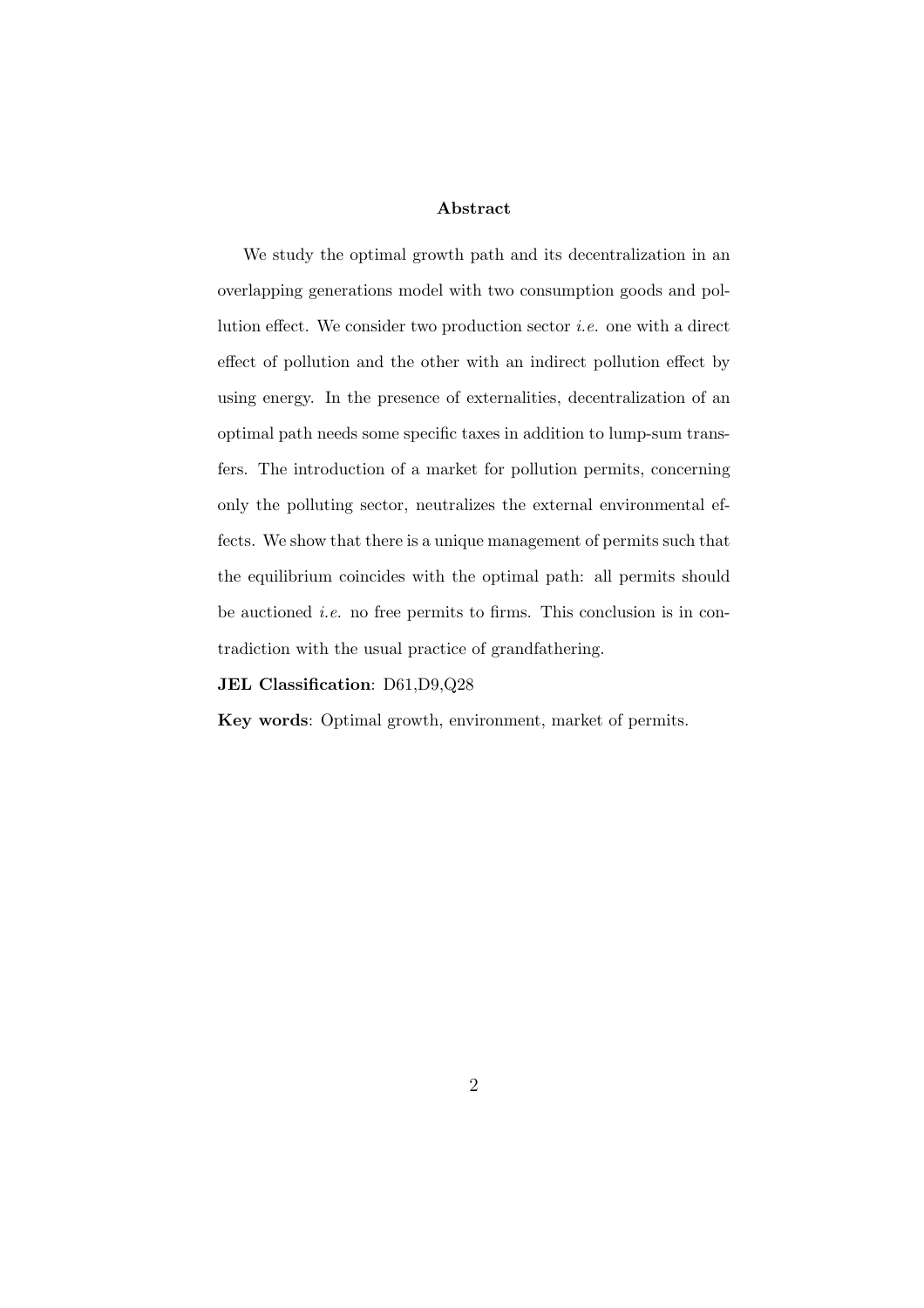## 1 Introduction

The aim of this paper is to show that in an economy with two sectors and an environmental externality (with a direct and an indirect source of pollution), it is possible to use, for only one sector, a market of permits with lump-sum transfers to decentralize the optimal growth path only if no free permit are given to this sector.

Since Montgomery (1972), it is well known that the way permits are issued is irrelevant for welfare. But such a result applies only to a static world in partial equilibrium. Standard text books show that a common resource generally leads to the Tragedy of Commons and the Coase theorem (Coase (1960)) may be irrelevant for property right of a common property, like environmental quality in an intertemporal general equilibrium framework. In a one sector framework, Jouvet, Michel, Rotillon (2005) show that, in an overlapping generation framework (OLG), the decentralization of the optimal path is obtained with lump-sum transfers only if no free permits are given to firms. This result contrast with the standard OLG model (Allais (1947), Diamond (1965)) without environmental constraint, where the optimal policy is decentralized with lump-sum transfers without any other conditions (De La Croix, Michel, 2003). With an environmental externality, free permits act as a subsidy which raises the return to the owners of the firm's capital and therefore subsidizes investments, causing a distortion in the economy. This result also contrast with effective markets of permits. Despite that recent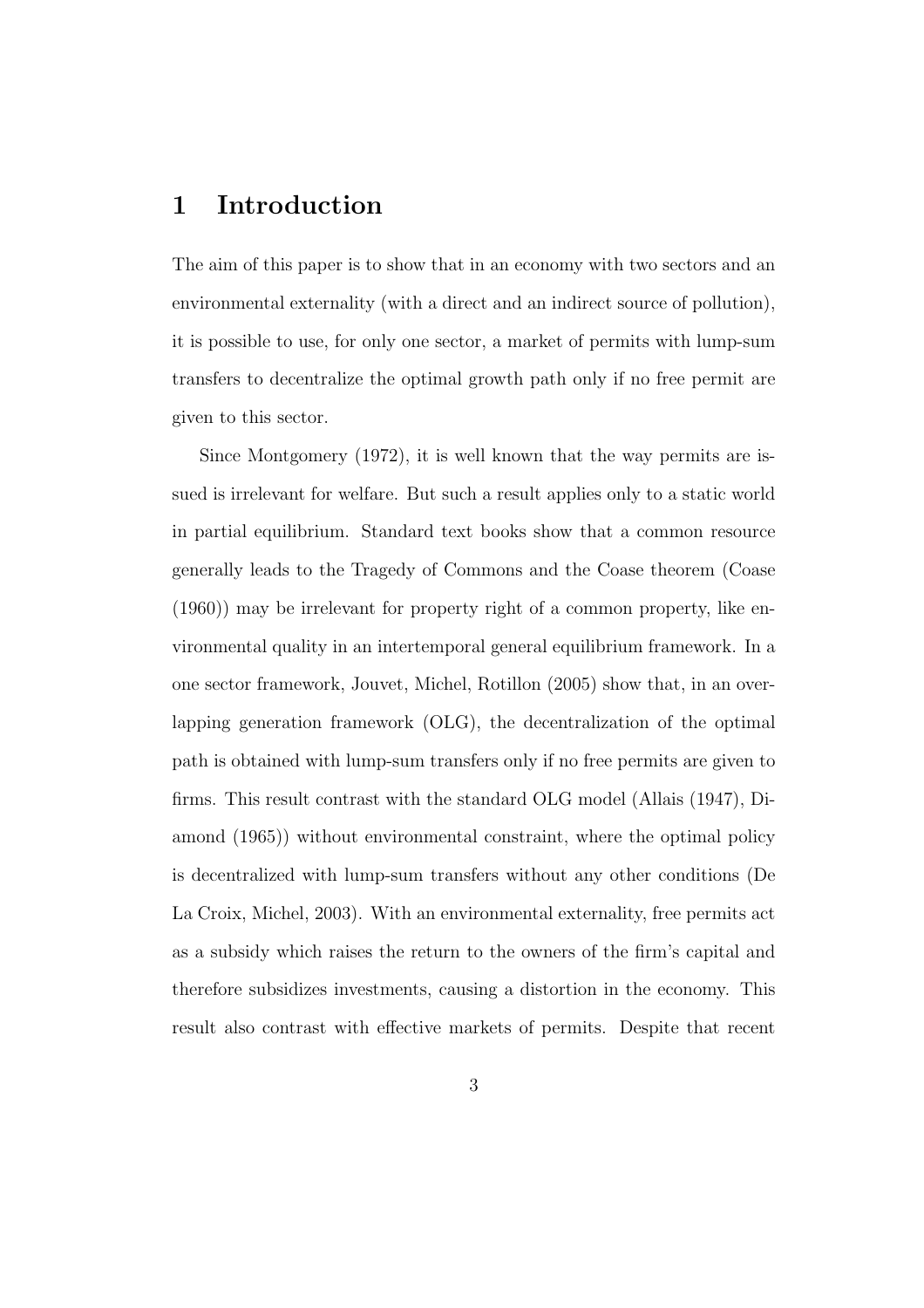research using general equilibrium models (Parry et al., 1999) suggests that auction or taxes generally dominate a permits system based upon a criterion allocation in the presence of distorted factor markets, free permits via grandfathering allocation, is the chosen form of market-based approach in the United States. And the Kyoto Protocol has popularized the idea of setting up pollution rights freely allocated as an instrument of environmental policy for the reduction of greenhouse gas. Stavins (1998) states the reasons that many actors have to favor freely allocated tradeable permits. Among them, "existing firms favor freely allocated tradeable permits because they convey rents to them". These permits also act to entry barriers since new firms must purchase permits from installed firms (Koutstaal (1997)). In fact, grandfathering is made primarily on grounds of political acceptability because free allocation is strongly favored by most of the sectoral interests involved. An additional argument against auctioned permits in a sectoral economy comes from a lack of competition for the sectors which must buy the permits.

In this paper, we show that the decentralization of the optimal path is obtained with lump-sum transfers only if no free permits are given to firms even in an economy with two sectors. In fact, profits per unit of capital are the return of investment attributed to shareholder, the owners of the capital stock. With a free allocation of permits, the return of investment in the sector which receives pollution permits, its equal to the marginal productivity of capital plus the value of permits. Therefore, this return does not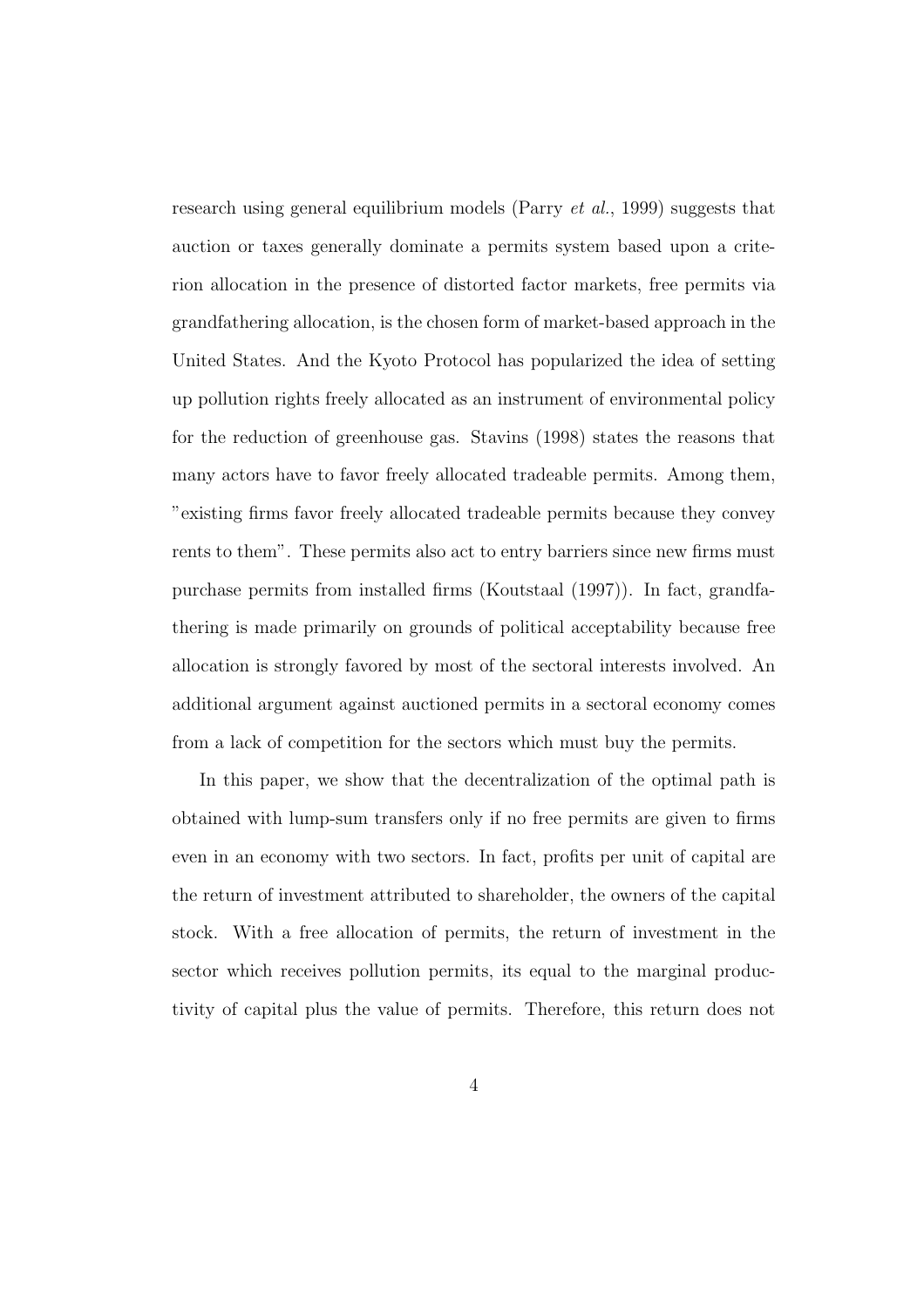satisfy the neo-classical property of equality of factor income with marginal productivity. The Coase theorem does not apply and the optimal growth path can not be decentralized with free pollution permits. The intuition is that grandfathering permits acts as a subsidy to firms.

The paper is organized as follows. Section 2 presents the model. The optimal growth problem is stated in section 3 where we characterize the marginal optimality conditions. Section 4 defines the equilibrium with pollution permits and our main result is proved in section 5. We summarize our results in section 6.

## 2 The model

We consider a two sectors model, one with a direct effect of pollution and the other with an indirect pollution effect by using energy. The Energy sector produces electricity by using capital, labor and emissions of polluant.The other sector, call the Main sector, produces one good by using capital, labor and energy. Consumers also have an indirect effect on environment by consuming the energy good.

#### 2.1 Technologies

The output  $Y_t$  of the Main sector occurs in each period according to a standard production function  $F(.)$  homogeneous of degree one of capital,  $K_t$ ,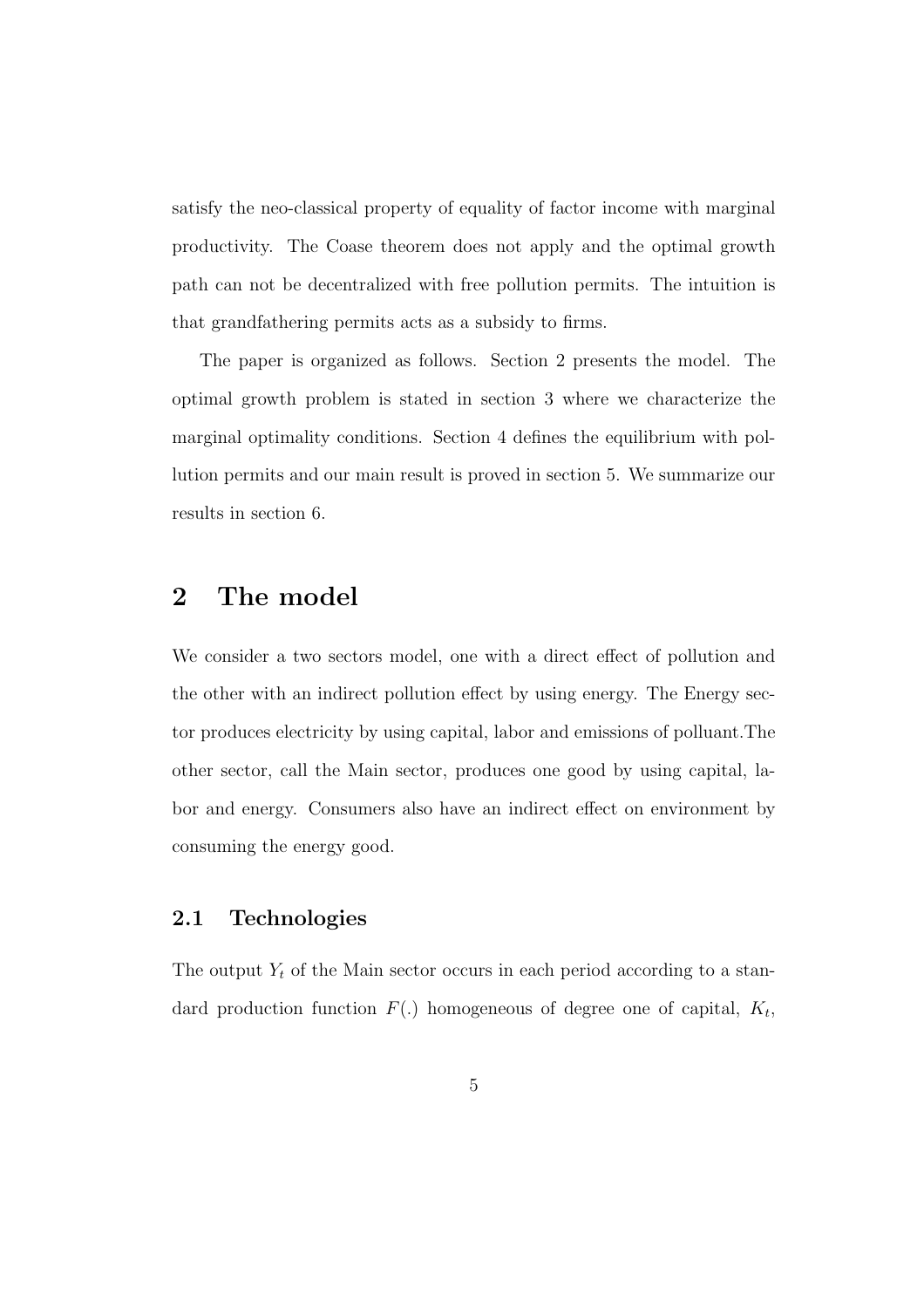labor,  $L_t$  and energy  $Z_t^E$ . The Energy sector produce an output  $Y_t^E$  with a constant returns to scale production function  $F^{E}(.)$ , using capital,  $K_t^{E}$ , labor,  $L_t^E$  and emissions  $E_t$ .  $Y_t^E$  can be used as well as an intermediary good for the Main sector as a final good for consumers. The production of consumption good is defined by

$$
Y_t = F(K_t, L_t, Z_t^E) \tag{1}
$$

and the energetic production is defined by

$$
Y_t^E = F^E(K_t^E, L_t^E, E_t)
$$
\n
$$
(2)
$$

The index  $E^{\mu}$ " represents input or output used or produced by the Energy sector.

## 2.2 Pollution and abatement

The dynamic of the stock of pollution at time  $t, P_t$ , is defined by

$$
P_t = (1 - h)P_{t-1} + g(E_t, X_t)
$$
\n(3)

where h is the natural level of pollution absorption,  $0 \le h \le 1$  and  $g(.)$  is the net pollution flow with  $X_t$  the spending of pollution abatement.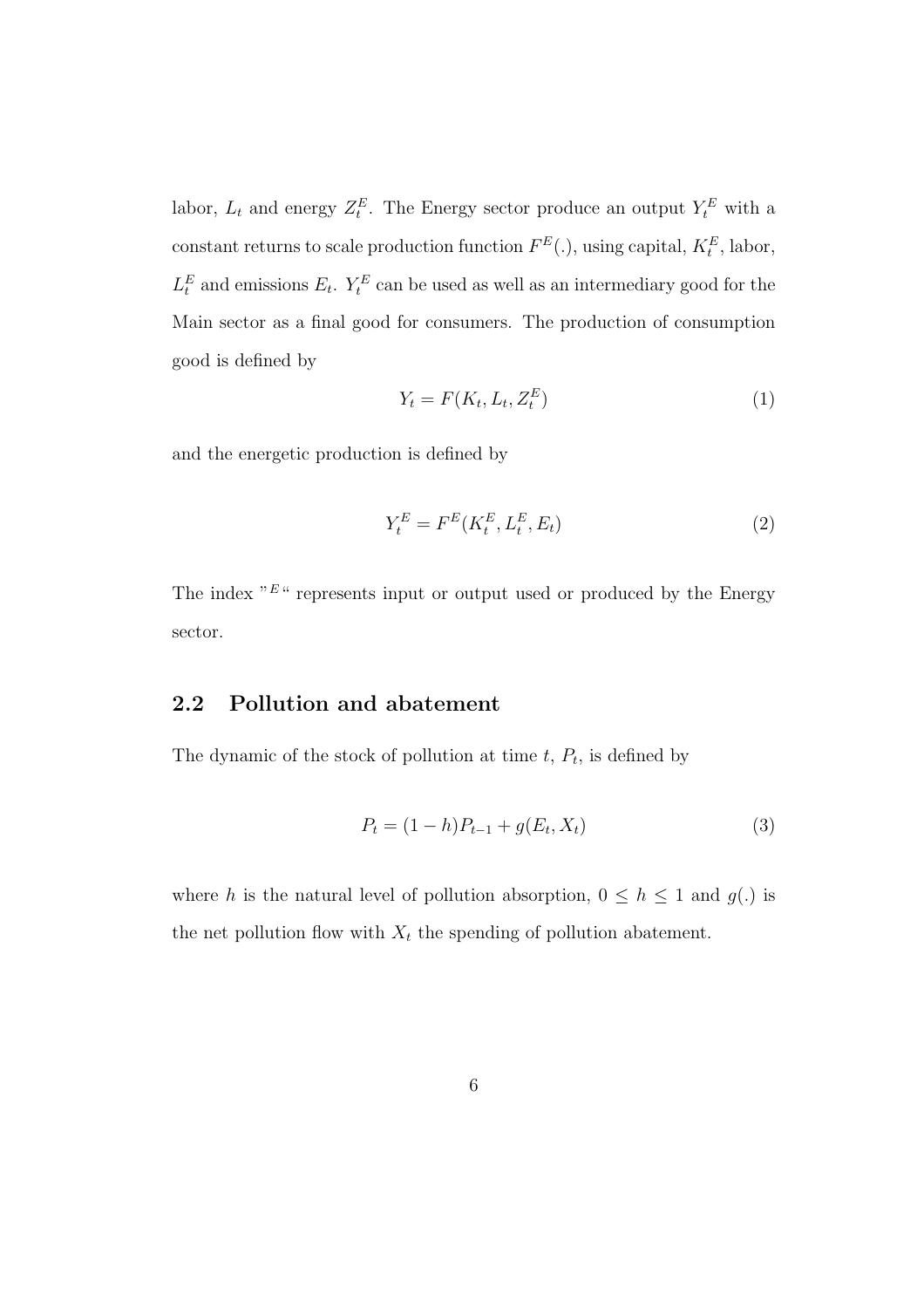## 2.3 Consumers

We consider an overlapping generation model with two consumption goods and pollution effect. Individuals live two periods. The number of agent born at date  $t, N_t$ , is exogenous. Each agent young at period  $t$ , supplies inelastically one unit of labor in period  $t$ . She derives utility from the consumption of the two goods during the two periods - *i.e.*  $c_t$  and  $c_t^E$  in period t and  $d_{t+1}$ and  $d_{t+1}^E$  when agent is old. The negative effect of pollution occurs in the two periods - *i.e.*  $P_t$  and  $P_{t+1}$ . The agent's preferences are represented by a general utility function

$$
U_t = U(c_t, c_t^E, P_t, d_{t+1}, d_{t+1}^E, P_{t+1})
$$
\n
$$
(4)
$$

The function  $U(.)$  is strictly concave, increasing with respect the two consumption goods, decreasing with respect pollution, twice continuously differentiable and satisfies the Inada conditions.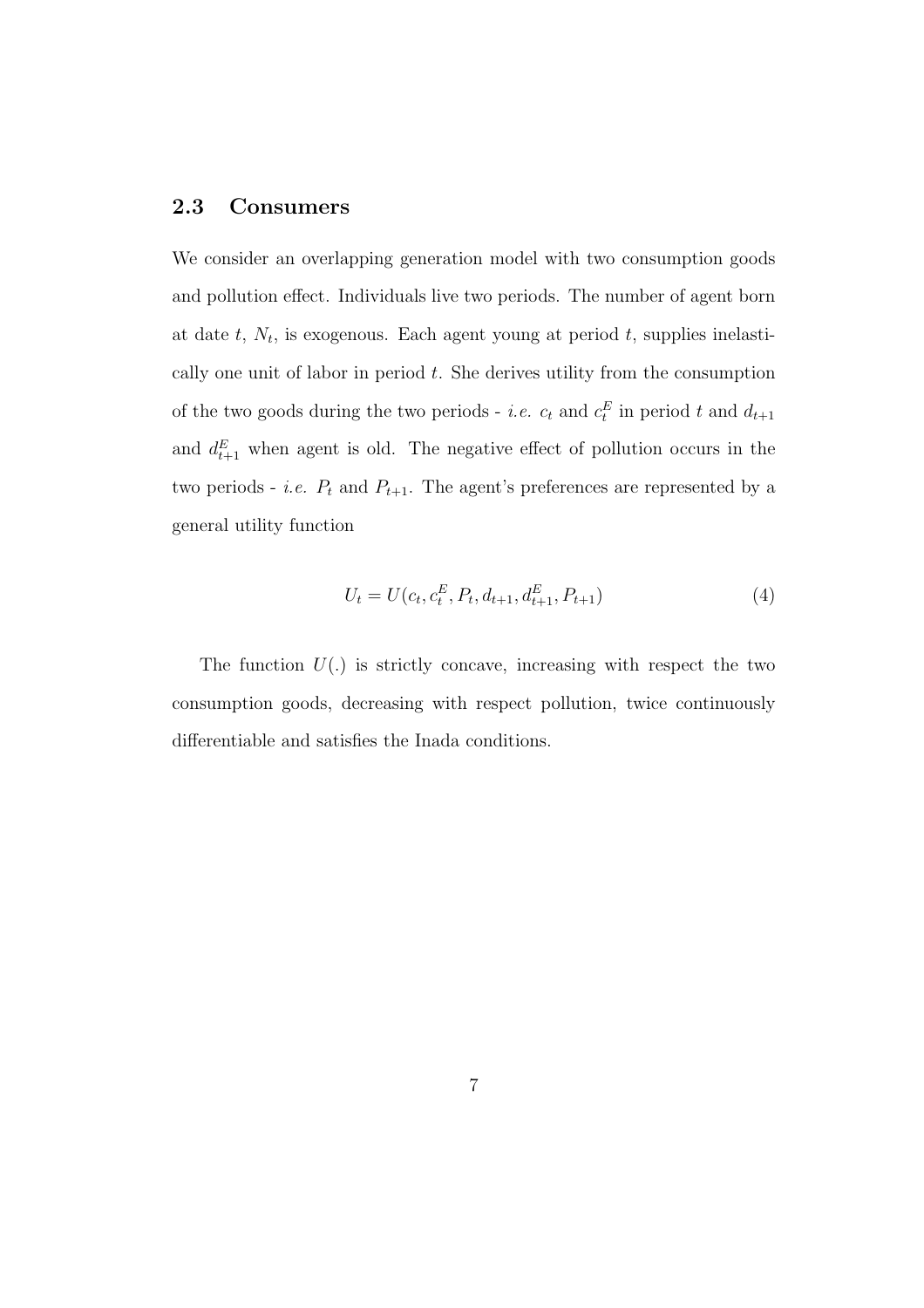## 3 Optimal growth

#### 3.1 The resource constraints

For the Main sector using capital  $K_t$ , labor  $L_t$  and energy  $Z_t^E$  we have the following resource constraints

$$
Y_t = F(K_t, L_t, Z_t^E) = N_t c_t + N_{t-1} d_t + \overline{K}_{t+1} + X_t
$$
\n(5)

where  $\overline{K}_{t+1}$  is the total investment in the next period capital stock and  $X_t$ is the spending of pollution abatement.

Similarly with capital  $K_t^E$ , labor  $L_t^E$  and emissions  $E_t$  the resource constraint for Energy sector is

$$
Y_t^E = F^E(K_t^E, L_t^E, E_t) = N_t c_t^E + N_{t-1} d_t^E + Z_t^E
$$
\n(6)

We assume total depreciation of capital during one period. Thus the capital resource constraint implies

$$
\overline{K}_t = K_t + K_t^E \tag{7}
$$

and the labor resource constraint is

$$
N_t = L_t + L_t^E \tag{8}
$$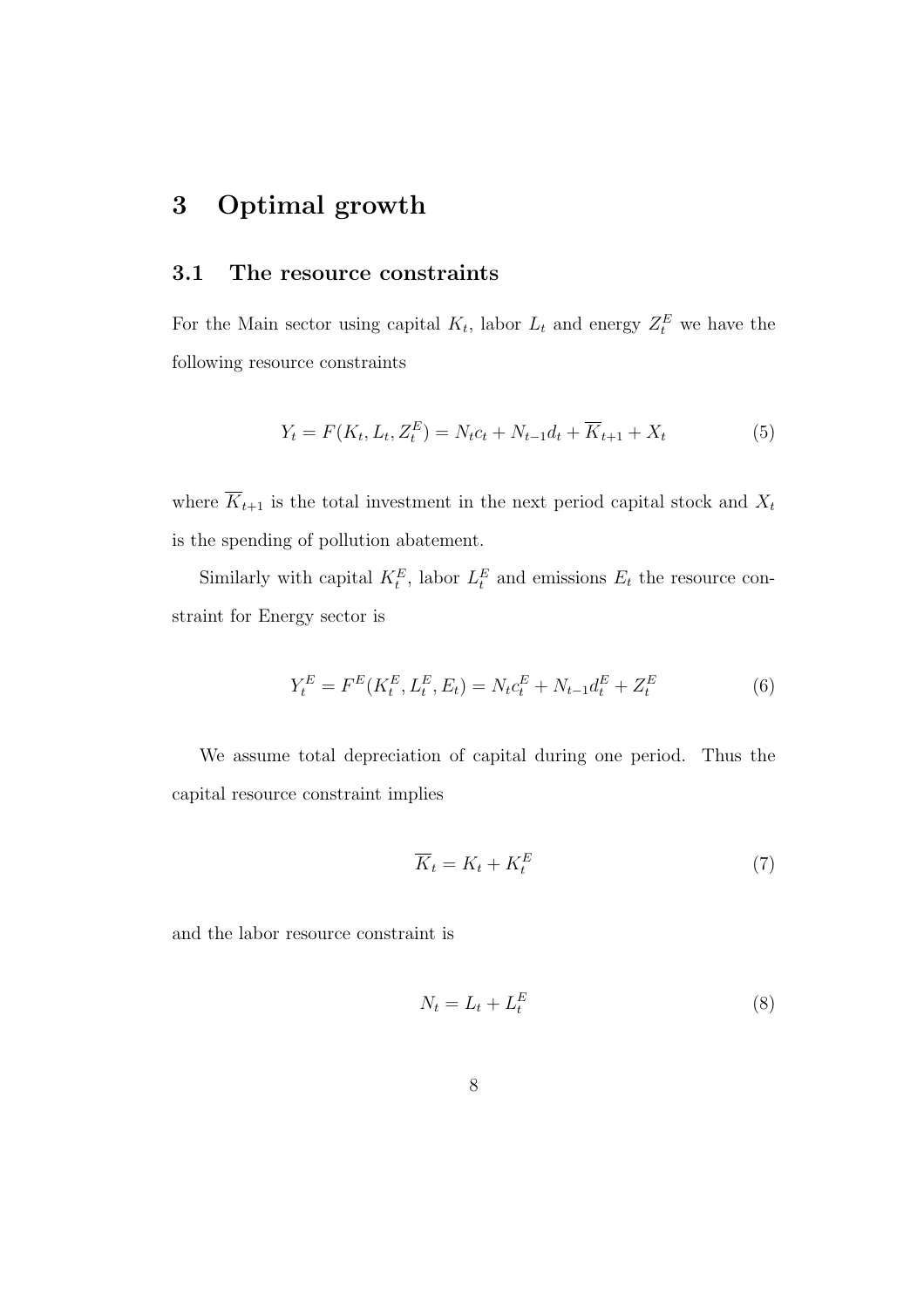The objective of the central planner is to maximize the welfare of all agents of all generations, with a discount factor,  $\gamma,\, 0<\gamma<1,$ 

$$
\sum_{t=-1}^{+\infty} \gamma^t N_t U_t
$$

given the initial stocks  $\overline{K}_0$  and  $P_{-1}$  and the past values for the first old.

## 3.2 Optimality conditions

The central planner chooses the level of consumptions,  $c_t$ ,  $c_t^E$ ,  $d_{t+1}$  and  $d_{t+1}^E$ , capital  $K_t$ ,  $K_t^E$ , emission  $E_t$ , depollution  $X_t$  and the intermediary consumption  $Z_t^E$ . We substitute  $K_t^E = \overline{K}_t - K_t$  and  $L_t^E = N_t - L_t$ . Denoting by  $\lambda_t$  and  $\lambda_t^E$  respectively the Lagrangian multiplier of the resources constraints (5) and (6) and by  $\mu_t$  the Lagrangian multipliers of the dynamic of the stock of pollution (3), the Lagrangian is defined by

$$
\gamma^{-1}U_{-1} + \sum_{t=0}^{+\infty} \gamma^{t} \left\{\n\begin{array}{l}\nN_{t}U_{t} + \lambda_{t} \left[F(K_{t}, L_{t}, Z_{t}^{E}) - N_{t}c_{t} - N_{t-1}d_{t} - \overline{K}_{t+1} - X_{t}\right] \\
+\lambda_{t}^{E} \left[F^{E}(\overline{K}_{t} - K_{t}, N_{t} - L_{t}, E_{t}) - N_{t}c_{t}^{E} - N_{t-1}d_{t}^{E} - Z_{t}^{E}\right] \\
+\mu_{t} \left[P_{t} - (1 - h)P_{t-1} - g(E_{t}, X_{t})\right]\n\end{array}\n\right\}
$$

One obtains thereby the first order conditions,

- for the first period consumptions

$$
\frac{\partial U_t}{\partial c_t} = \lambda_t \text{ and } \frac{\partial U_t}{\partial c_t^E} = \lambda_t^E
$$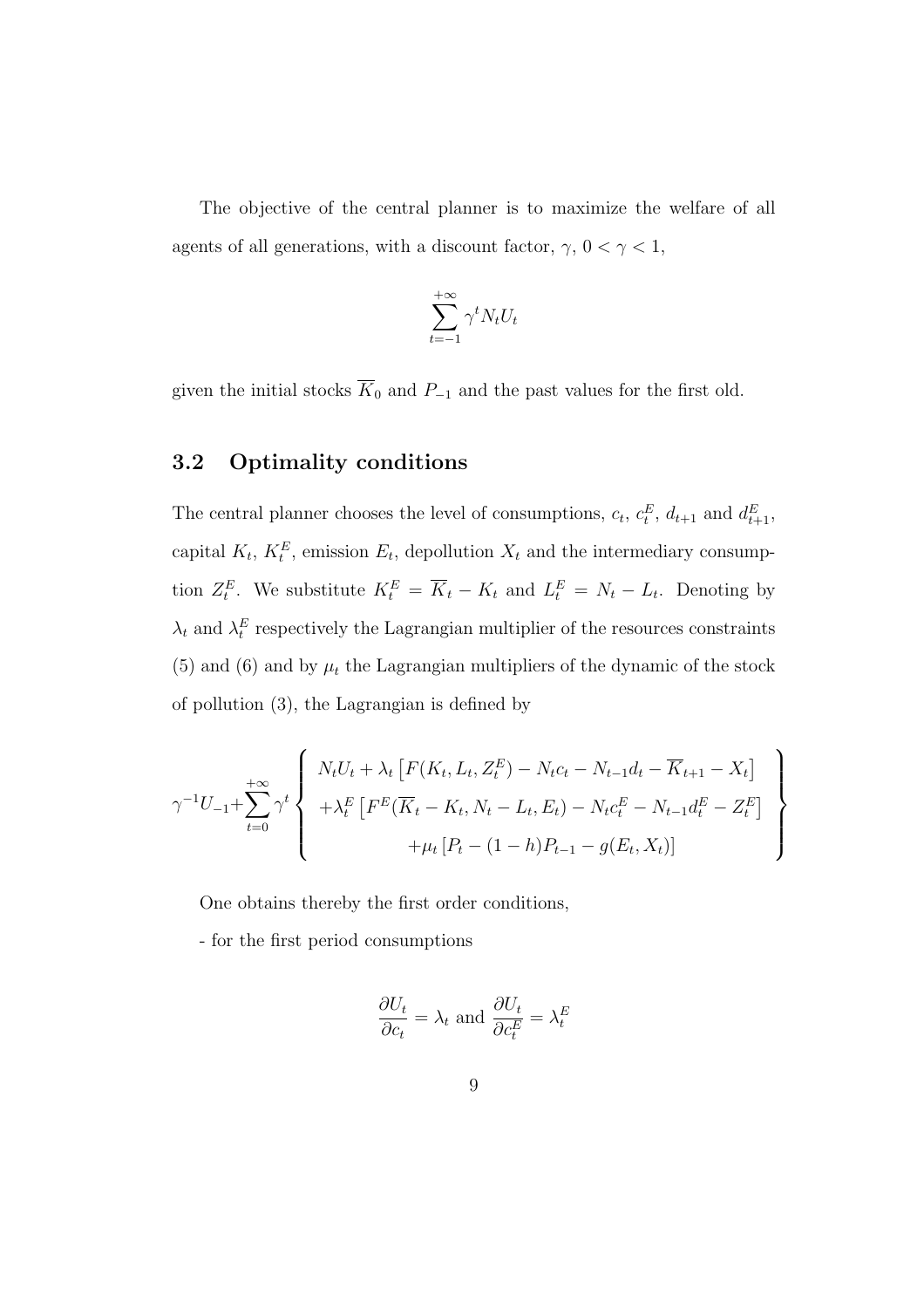- for the second period consumption

$$
\frac{1}{\gamma} \frac{\partial U_{t-1}}{\partial d_t} = \lambda_t \text{ and } \frac{1}{\gamma} \frac{\partial U_{t-1}}{\partial d_t^E} = \lambda_t^E
$$

- Use of energy  $Z_t^E$ , optimal emissions  $E_t$  and depollution  $X_t$  satisfy

$$
\lambda_t F_{Z_t^E} = \lambda_t^E ; \ \lambda_t^E F_{E_t}^E = \mu_t g_{E_t} ; \ \lambda_t = -\mu_t g_{X_t}
$$

We denote by  $F_{Z_t^E}$  the derivative of  $F(K_t, L_t, Z_t^E)$  with respect to the third argument and similarly for  $F_{E_t}^E$ ,  $g_{E_t}$  and  $g_{X_t}$ .

- The arbitrage conditions for capital and labor between the two sectors

$$
\lambda_t F_{K_t} = \lambda_t^E F_{K_t^E}^E \; ; \; \lambda_t F_{L_t} = \lambda_t^E F_{L_t^E}^E
$$

The dynamics of the shadow prices are obtained by differentiating the Lagrangian with respect to  $\overline{K}_{t+1}$  and  $P_t$ ,  $\forall t \geq 0$ 

$$
\lambda_t = \gamma \lambda_{t+1}^E F_K^E(\overline{K}_{t+1} - K_{t+1}, N_{t+1} - L_{t+1}, E_{t+1})
$$

and

$$
\mu_t = \gamma \mu_{t+1} (1-h) + N_t \frac{\partial U_t}{\partial P_t} + \frac{N_{t-1}}{\gamma} \frac{\partial U_{t-1}}{\partial P_t}
$$

The tranversality condition is (Michel (1990))

$$
\lim_{t \to +\infty} \gamma^t \left( \lambda_t \overline{K}_{t+1} + \mu_t P_t \right) = 0
$$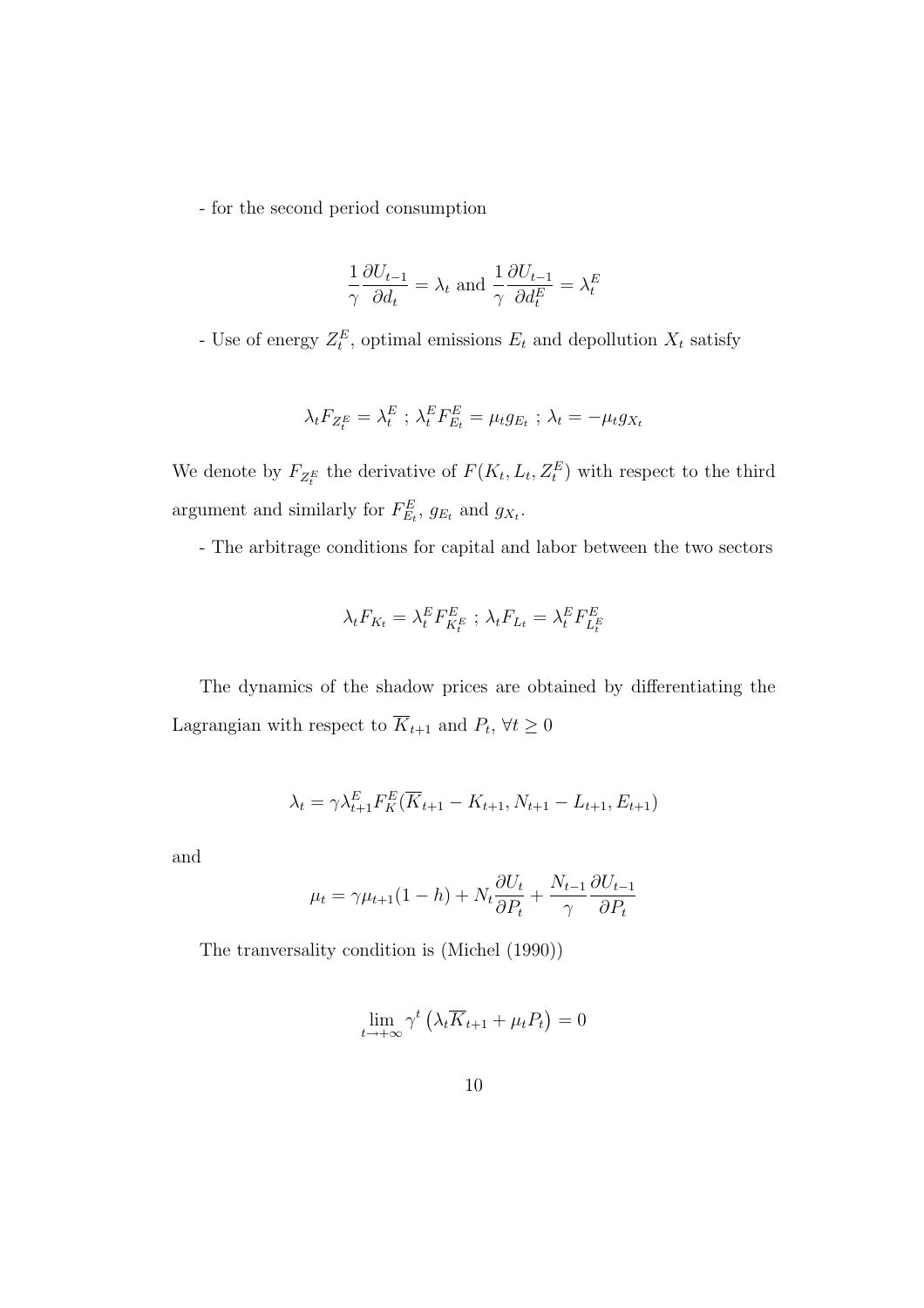#### 3.3 Arbitrage optimality conditions

After eliminating the shadow prices for physical capitals and for pollution and rearranging the terms, we explicit the different trade-offs faced by the central planner.

The ratio  $\lambda_t/\lambda_t^E$  is equal to

$$
\frac{1}{F_{Z_t^E}} = \frac{F_{K_t^E}^E}{F_{K_t}} = \frac{F_{L_t^E}^E}{F_{L_t}}
$$
\n(9)

- Trade-off between consumptions on life cycle (using the dynamic equation of  $\lambda_t$ )

$$
\frac{\partial U_t}{\partial c_t} = \frac{\partial U_t}{\partial d_{t+1}} F_{K_{t+1}} \tag{10}
$$

- Trade-off between the consumptions of the two goods

$$
\frac{\partial U_t}{\partial c_t^E} = F_{Z_t^E} \frac{\partial U_t}{\partial c_t} \text{ and } \frac{\partial U_{t-1}}{\partial d_t^E} = F_{Z_t^E} \frac{\partial U_{t-1}}{\partial d_t} \tag{11}
$$

## 4 Equilibrium with pollution permits

In the economy with a market of tradeable permits of pollution, the government policy consists of issuing a quantity of permits,  $\overline{E}_t$ , allocating permits  $\overline{E}^E_t$  $\frac{E}{t}$  to firms of energy sector, and the difference,  $\overline{E}_t - \overline{E}_t^E$  $t<sub>t</sub>$ , is auctioned. It also makes a transfers,  $\tau_t$ , to the young agent and  $\theta_t$  to each old agent. Its budget is balanced at each period  $t$ . The consumption good of the Main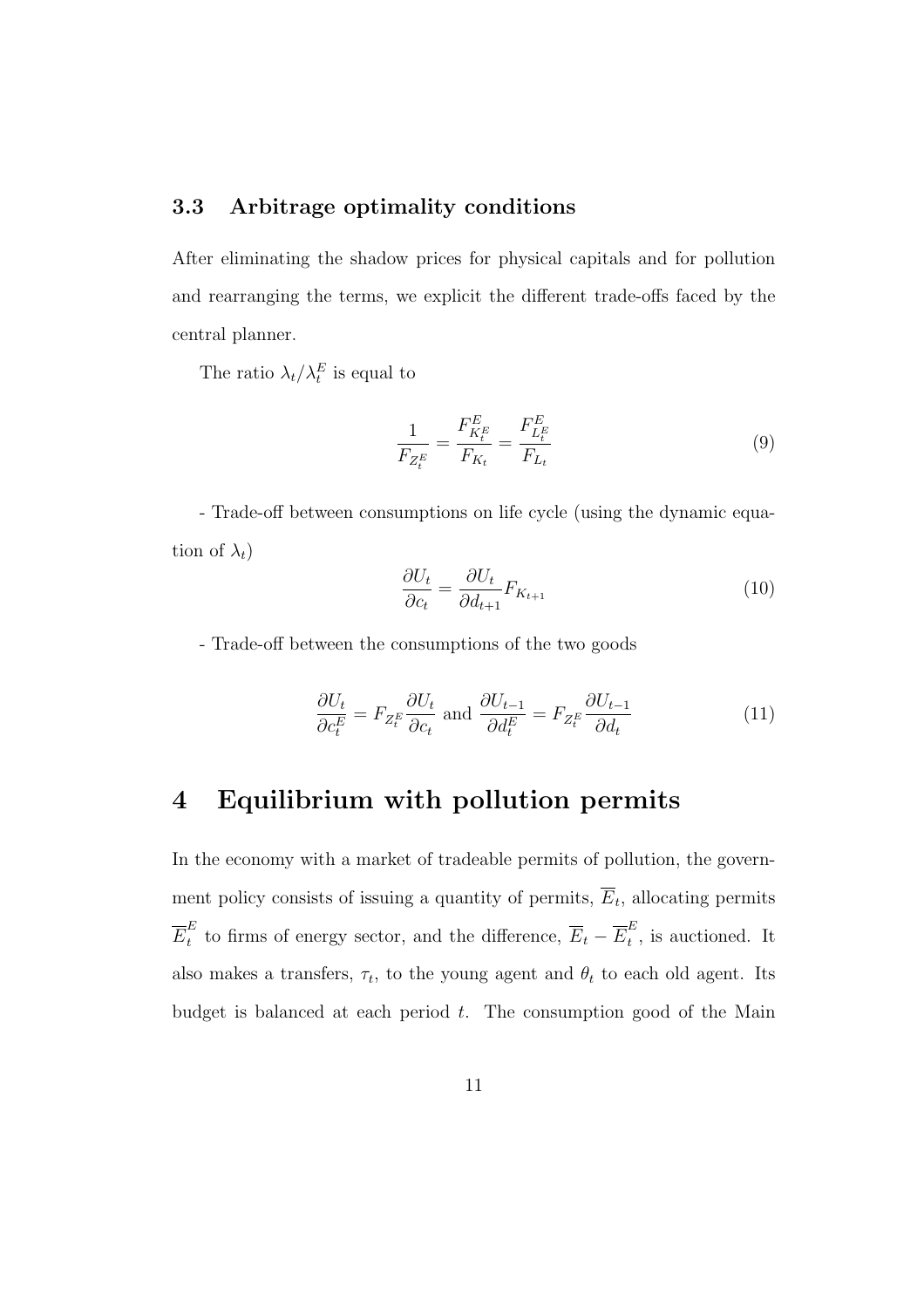sector is taken as numeraire and we denote by  $p<sup>E</sup>$  the price of the energy. The price on the pollution permits market is denoted  $q_t$ .

#### 4.1 Consumers

Consumers take the environment as given. At the first period of life, the young agent earns the wage  $w_t$  and receives a transfer  $\tau_t$  which may be positive or negative. She consumes,  $c_t$ ,  $c_t^E$  and saves  $s_t$ . Then, the first period budget constraint is

$$
w_t + \tau_t = c_t + p_t^E c_t^E + s_t \tag{12}
$$

When she is old, in the second period of life, she is retired and receives a transfer  $\theta_{t+1}$  in addition of the return to her savings ,  $R_{t+1}s_t$  with  $R_{t+1}$  the gross interest rate. The old agent consumes  $d_{t+1}$  and  $d_{t+1}^E$  with all her income. Then, the second period budget constraint is

$$
d_{t+1} + p_{t+1}^{E} d_{t+1}^{E} = R_{t+1} s_t + \theta_{t+1}
$$
\n(13)

The agent maximizes utility (4) by choosing consumptions subject to the budget constraints (12) and (13). Given prices and pollution,  $P_t$  and  $P_{t+1}$ , the first order conditions of arbitrage between the two goods are:

$$
\frac{\partial U_t}{\partial c_t} = p_t^E \frac{\partial U_t}{\partial c_t^E} \tag{14}
$$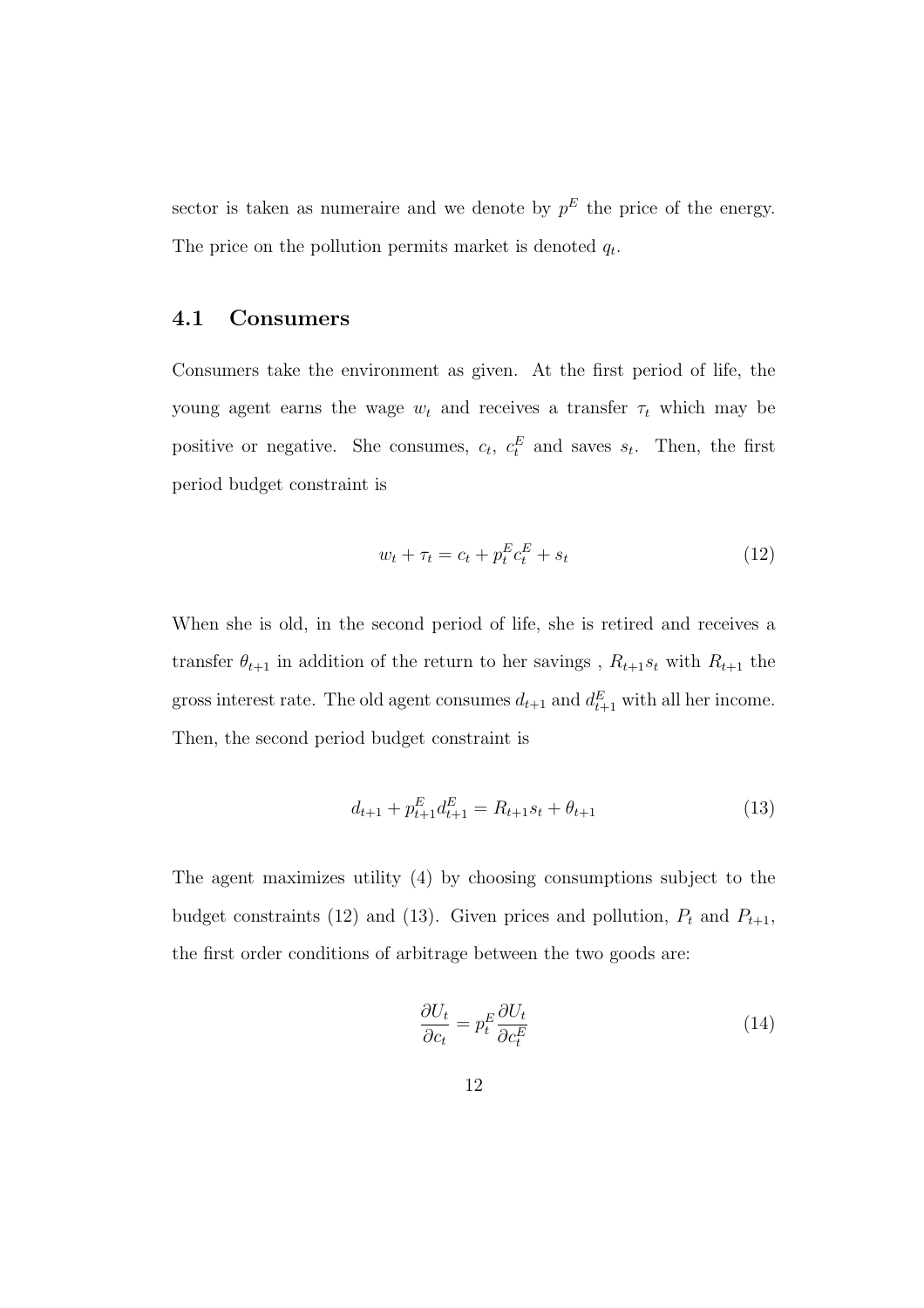$$
\frac{\partial U_t}{\partial d_{t+1}} = p_{t+1}^E \frac{\partial U_t}{\partial d_{t+1}^E} \tag{15}
$$

and the intertemporal arbitrage

$$
\frac{\partial U_t}{\partial c_t} = R_{t+1} \frac{\partial U_t}{\partial d_{t+1}} \tag{16}
$$

The relation (14) and (15) corresponds to the trade-off between consumptions and relation (16) corresponds to the trade-off between consumptions on life cycle.

## 4.2 Firms

Firms are competitive. We consider two representatives firms. At the first step we consider the capital stock  $K_t$  of the Main sector and the capital  $K_t^E$ of the Energy sector as given. The firms take prices,  $w_t$ ,  $p_t^E$  and  $q_t$  as given and maximize there net revenue. The Main sector's firm maximizes with respect  $L_t$  and  $Z_t^E$ ,

$$
F(K_t, L_t, Z_t^E) - w_t L_t - p_t^E Z_t^E \tag{17}
$$

The first order conditions are

$$
F_L(K_t, L_t, Z_t^E) = w_t \tag{18}
$$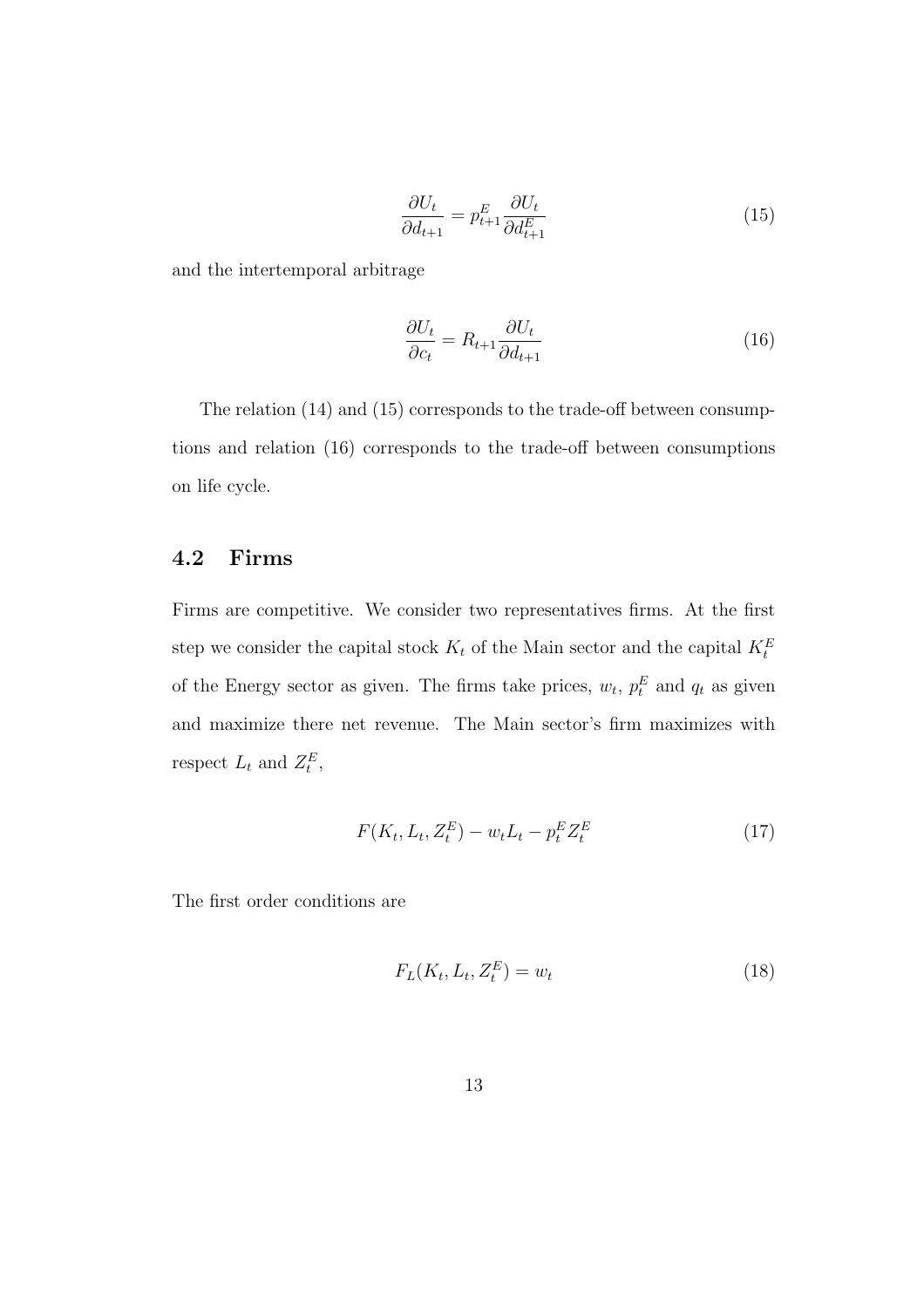and

$$
F_{Z^E}(K_t, L_t, Z_t^E) = p_t^E \tag{19}
$$

The corresponding profit per unit of capital  $\pi_t/K_t$  is equal to the marginal productivity of capital (from the Euler equation) *i.e.*  $\pi_t/K_t = F_{K_t}(K_t, L_t, Z_t^E)$ .

Given  $K_t^E$  and  $\overline{E}_t^E$  $t<sub>t</sub>$ , the Energy representative firm maximizes,

$$
p_t^E F^E(K_t^E, L_t^E, E_t) - w_t L_t^E - q_t(E_t - \overline{E}_t^E)
$$
\n(20)

The first order conditions are

$$
F_{L_t^E}^E(K_t^E, L_t^E, E_t) = \frac{w_t}{p_t^E}
$$
\n(21)

and

$$
F_{E_t}^E(K_t^E, L_t^E, E_t) = \frac{q_t}{p_t^E}
$$
\n(22)

The corresponding profit per unit of capital  $\pi_t^E/K_t^E$  is equal to,

$$
\frac{\pi_t^E}{K_t^E} = p_t^E F_{K_t^E}^E + q_t \frac{\overline{E}_t^E}{\overline{K}_t^E}
$$
\n(23)

Profits per unit of capital are the return of investment attributed to shareholder, the owners of the capital stock. The Energy sector in addition to the marginal productivity of capital there is the value of permits given to firms. Therefore, this return does not satisfy the neo-classical property of equality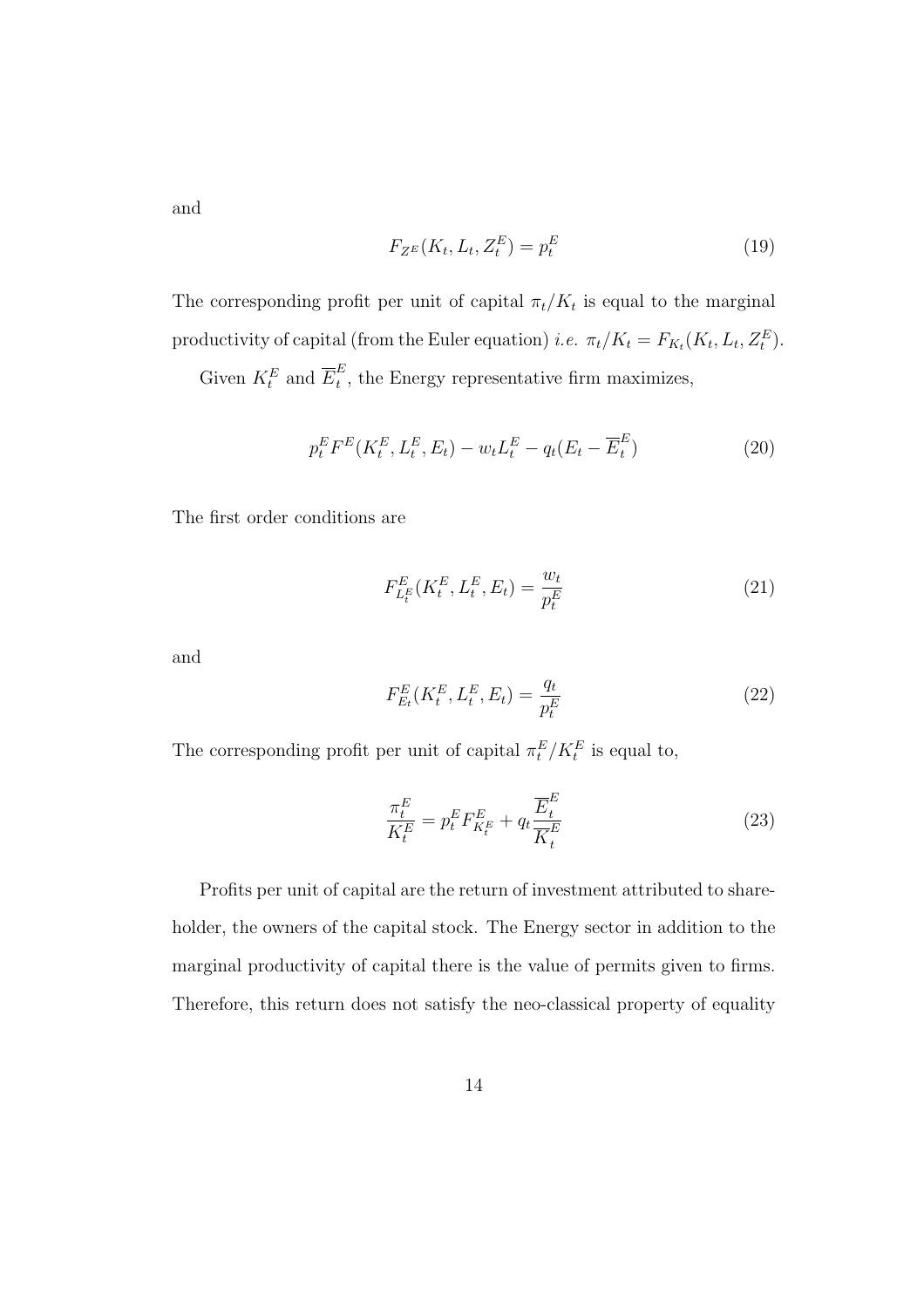of factor income with marginal productivity.

## 4.3 Equilibrium

At each period, the government budget is balanced, *i.e.* satisfied,

$$
X_t + N_t \tau_t + N_{t-1} \theta_t = q_t (\overline{E}_t - \overline{E}_t^E)
$$
\n(24)

The intertemporal equilibrium is defined, for a given sequence of government decisions  $(\tau_t, \theta_t, X_t, \overline{E}_t, \overline{E}_t^E)$  $t<sub>t</sub><sup>L</sup>$ ) which satisfy (24) with  $q_t$  the equilibrium price of permits market. It is a sequence of prices  $(p_t^E, w_t, q_t)$ , individual variables  $(c_t, c_t^E, s_t, d_{t+1}, d_{t+1}^E)$  and aggregate variables  $(K_t, L_t, Z_t, Y_t)$ ,  $(K_t^E, L_t^E, E_t,$  $(Y_t^E)$ ,  $P_t$  and  $\overline{K}_{t+1}$  satisfying all the equilibrium conditions. The government decisions satisfies its budget constraint. Consumers decisions maximize their utility. Each firm maximizes its profit. The return to savings is equal to the average productivities of capital,

$$
\frac{\pi_t}{K_t} = \frac{\pi_t^E}{K_t^E} = R_t
$$
\n(25)

The total capital stock is equal to savings i.e.  $K_t + K_t^E = \overline{K}_t = N_{t-1} s_{t-1}$ . The markets of labor, permits and goods clear.

In addition, the dynamic equation of pollution holds.

The first old consumption satisfies her constraint and the optimal tradeoff conditions,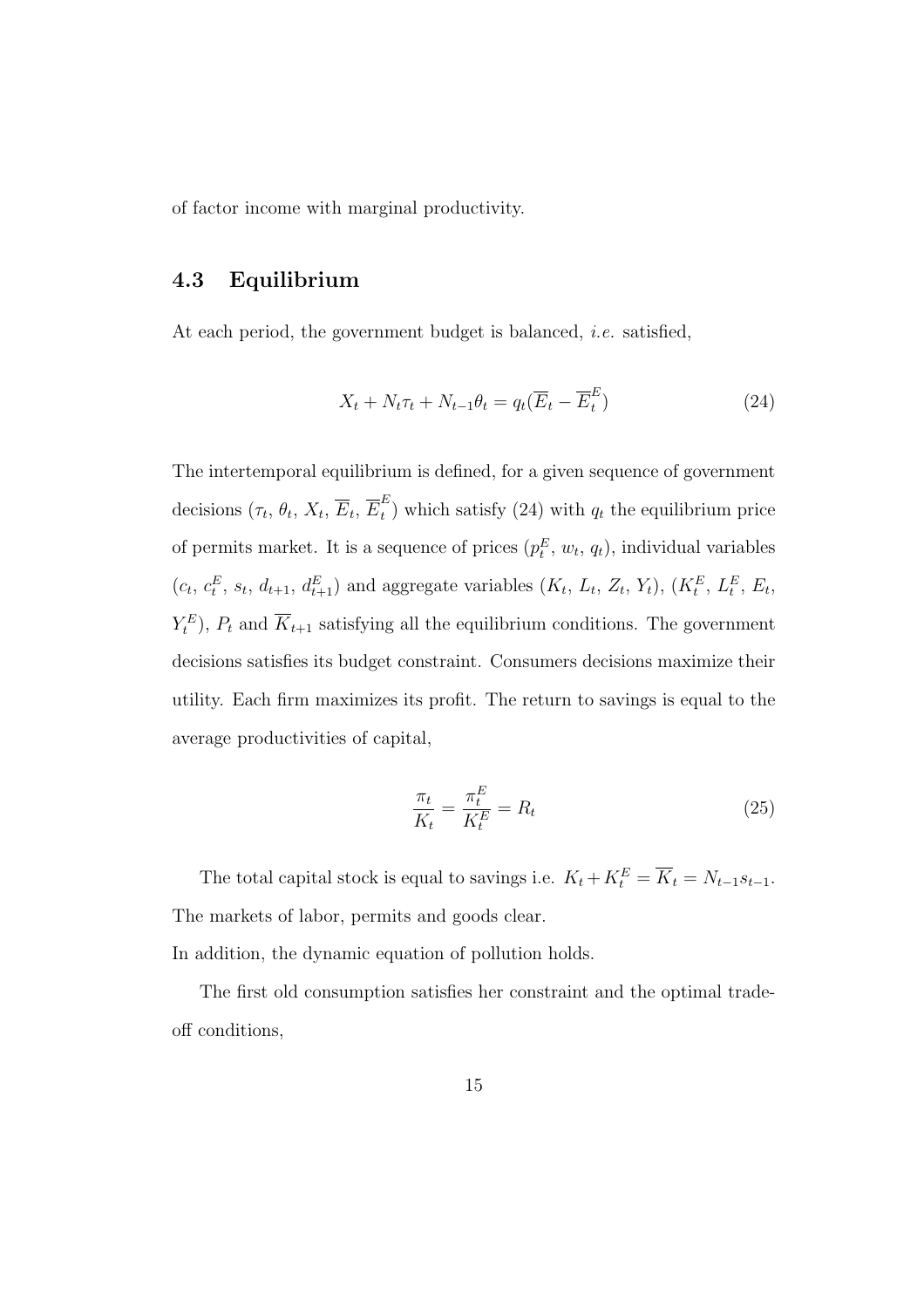$$
p_0^E d_0^E + d_0 = R_0 s_{-1} + \theta_0 \text{ and } \frac{\partial U_{-1}}{\partial d_0} = p_0^E \frac{\partial U_{-1}}{\partial d_0^E}
$$
 (26)

and the initial capital stock  $\overline{K}_0 = Ns_{-1}$  is given.

We explicitly define the equilibrium of the economy as follows:

**Definition 1** For a given policy  $(\overline{E}_t, \overline{E}_t^E)$  $_t^L$ ,  $X_t$ ,  $\tau_t$ ,  $\theta_t$ )<sub>t</sub>  $\geq$ <sub>0</sub>, an equilibrium is defined by

- sequence of prices  $(q_t, p_t^E, w_t, R_t)_{t \geq 0},$ 

- sequence of individuals variables  $(c_t, c_t^E, s_t, d_{t+1}, d_{t+1}^E)$  satisfying relations (12) to (16) and  $d_0$  and  $d_0^E$  satisfies (26),

- sequence of aggregate variables  $(K_t, L_t, Z_t, Y_t)$ ,  $(K_t^E, L_t^E, E_t, Y_t^E)$ ,  $P_t$ and  $\overline{K}_{t+1}$  satisfying (18) to (23).

such that the following equilibrium conditions hold:

- the government budget is balanced,  $(24)$ ,

- the capital stock  $\overline{K}_t = K_t + K_t^E$  is equal to savings  $N_{t-1}s_{t-1}$ . With  $K_t$ and  $K_t^E$  satisfying  $\pi_t/K_t = \pi_t^E/K_t^E$ ,

- the market of labor, permits and good clear:

 $L_t + L_t^E = N_t, F_L = p_t^E F_{L_t}^E = w_t$  $E_t = \overline{E}_t$ 

- the resources constraints (5)and (6) hold
- the dynamic of pollution is defined by relation (3) .

Proposition 2 The equilibrium satisfies the optimality condition (9) if and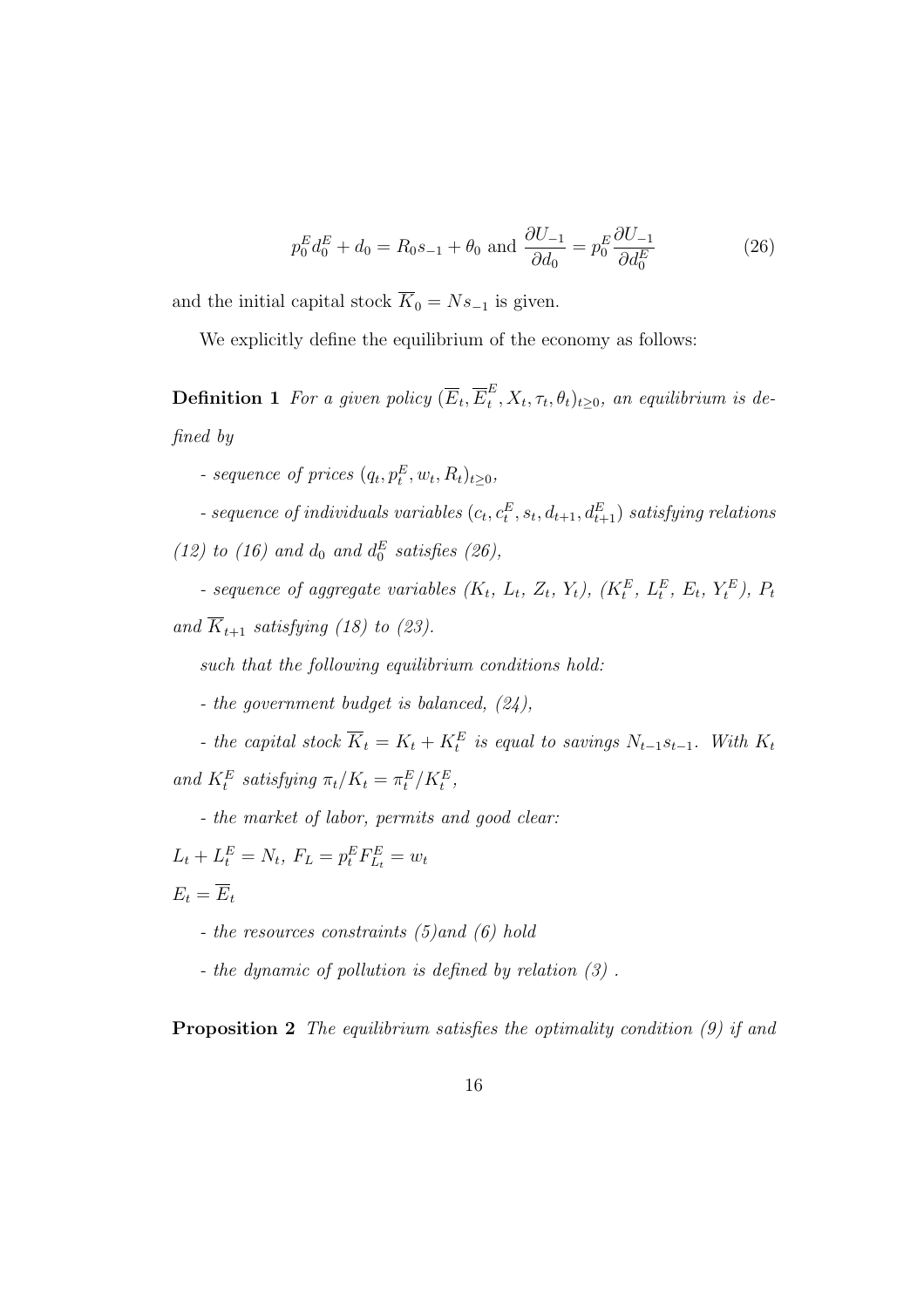only if zero permits are attributed to firms,  $\overline{E}_t^E = 0$ .

Proof. The equilibrium condition of equality of average returns of capital is

$$
\frac{\pi_t}{K_t} = \frac{\pi_t^E}{K_t^E} \Leftrightarrow F_K(K_t, L_t, Z_t^E) = p_t^E F_K^E + q_t \frac{\overline{E}_t^E}{K_t^E}
$$

and with equation (19) implies

$$
\frac{\pi_t}{K_t} = \frac{\pi_t^E}{K_t^E} \Leftrightarrow F_K(K_t, L_t, Z_t^E) = F_{Z_t^E} F_K^E + q_t \frac{\overline{E}_t^E}{K_t^E}
$$

The optimality condition (9) is equivalent to  $\overline{E}_t^E = 0$ 

**Proposition 3** The optimal path  $(c_t, c_t^E, d_t, d_t^E, K_t, L_t, Z_t^E, X_t, E_t, P_t, \overline{K}_{t+1})_{t \geq 0}$ is an equilibrium with public decisions  $X_t$ ,  $\overline{E}_t = E_t$ ,  $\tau_t = c_t + p_t^E c_t^E + s_t - w_t$ and  $\theta_t = d_t + p_t^E d_t^E - R_t s_t$ where  $p_t^E = 1/F_{Z_t^E}$ ,  $w_t = F_{L_t}$ ,  $R_t = F_{K_t}$ ,  $q_t = F_{E_t}^E/F_{Z_t^E}$  and  $s_t = \overline{K}_{t+1}/N_t$ 

Proof. Straightforward : it is sufficient to verify that all equilibrium conditions are satisfied.

In fact, any path satisfying the resources constraints and the optimality condition (9) is an equilibrium.

## 5 Conclusion

We have shown that it is possible to decentralize the optimal growth path with only lump-sum transfers and a market for permits concerning only the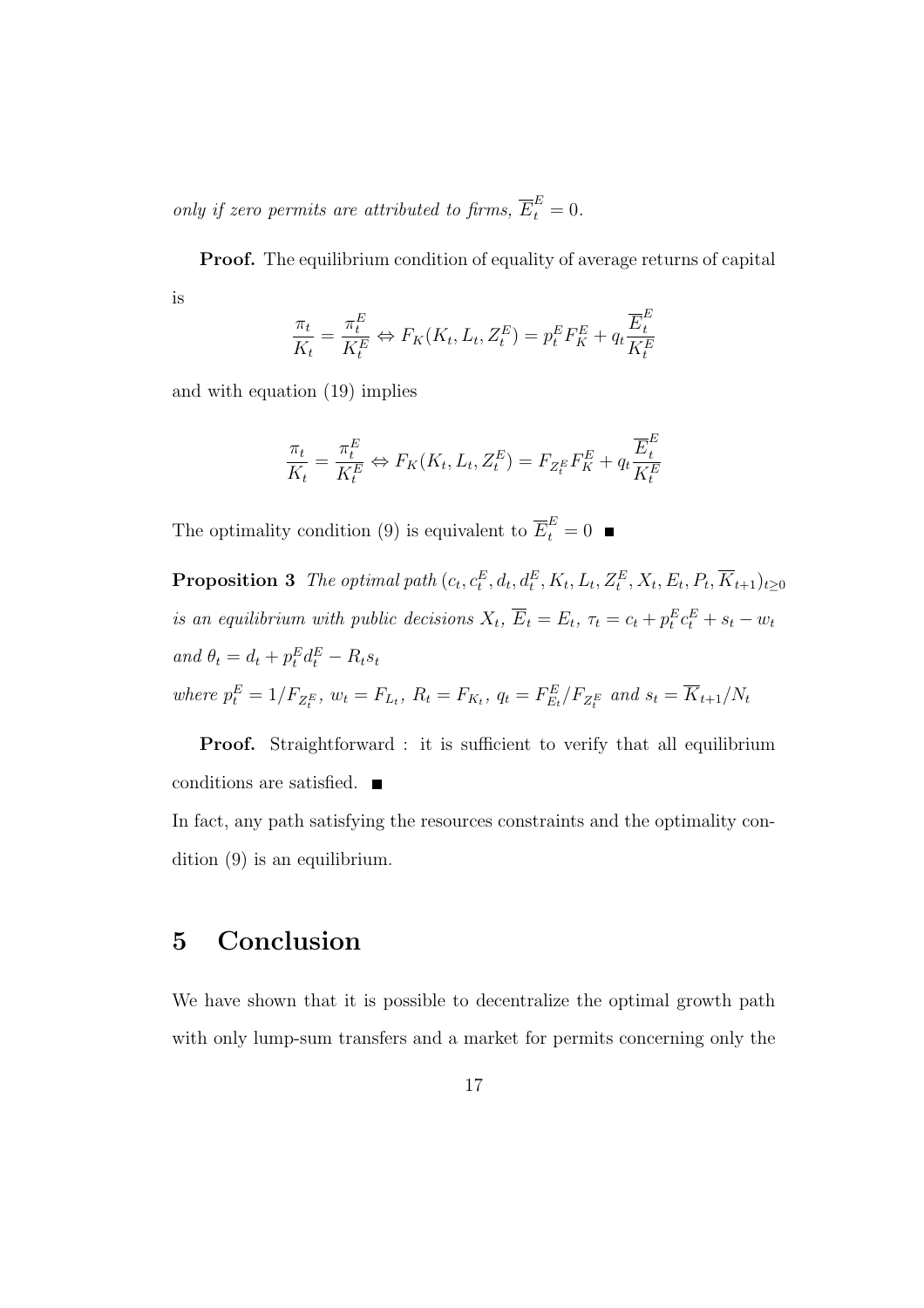Energy sector. But a necessary condition to realize such a decentralization is to allocate no permits to firms, which rules out practices such as grandfathering. Such practices subsidize firms by raising the return on investment. As a consequence the interest rate is not equal to the marginal productivity of capital at the decentralized equilibrium.

## References

Allais M., 1947, Economie et Intérêt, Imprimerie Nationale.

Coase M.A. [1960], "The Problem of Social Cost", Journal of Law and Economics, 3, 1-44.

De la Croix, D. and Ph., Michel, 2002, A Theory of Economic Growth: Dynamics and Policy in Overlapping Generations, Cambridge University Press.

Diamond P.A. [1965], "National Debt in a Neoclassical Growth Model", American Economic Review, 30, 657-740.

Jouvet P.A., Ph. Michel and G. Rotillon, 2005, "Optimal Growth with Pollution : How to Use Pollution Permits", Journal of Economic Dynimics and Control, 29, 1597-1609.

Koutstaal P., 1997, Economic Policy and Climate Change: Tradeable Permits for Reducing Carbon Emissions, Edward Elgar Publishing Limited, UK.